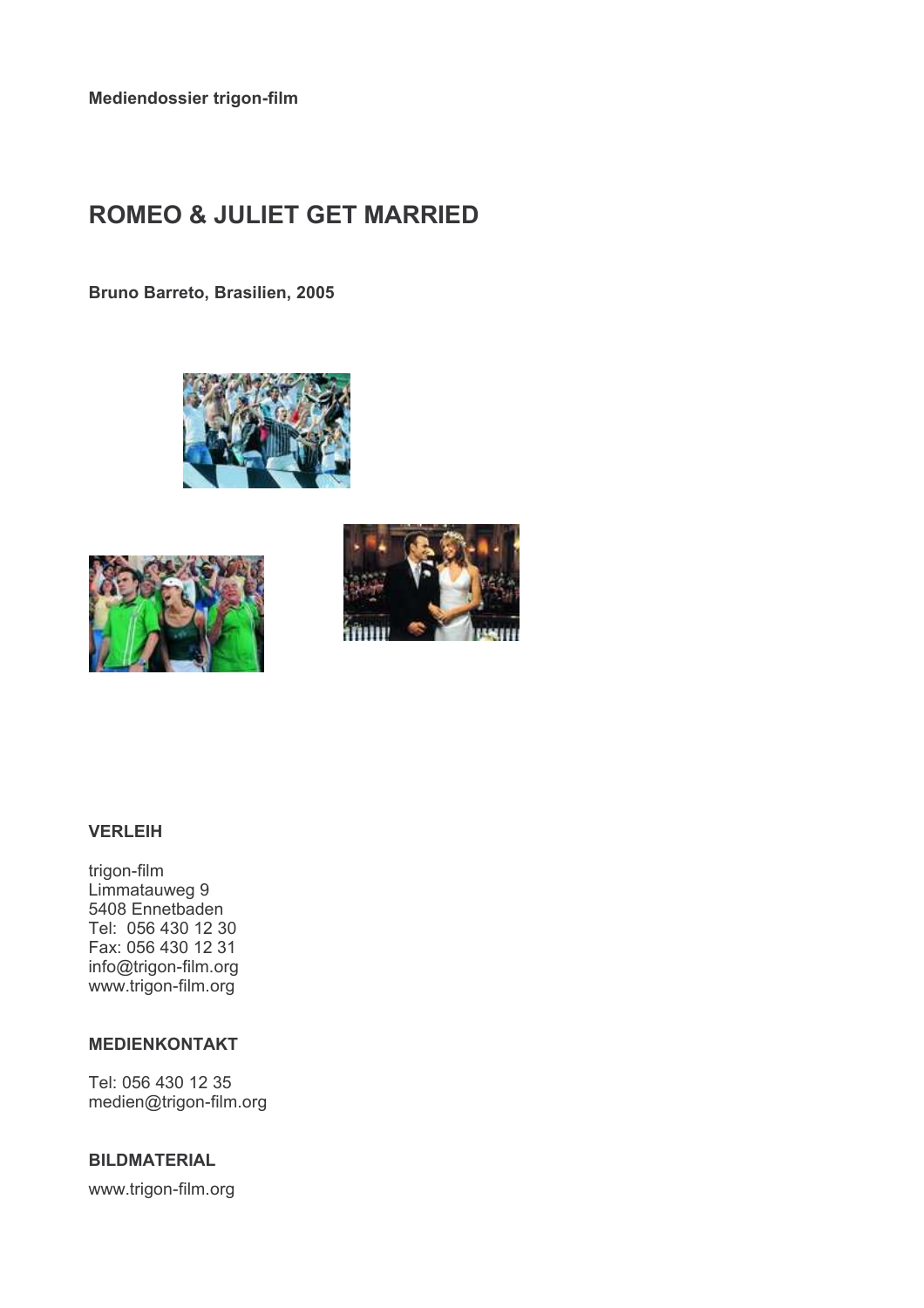## **MITWIRKENDE**

| Regisseur:             | <b>Bruno Barreto</b>                                    |
|------------------------|---------------------------------------------------------|
| Drehbuch:              | Jandira Martini, Marcos Caruso, basierend auf dem Roman |
|                        | "Palmeiras, Um Caso de Amor" von Mario Prata            |
| Kamera:                | Adriano Goldman                                         |
| Schnitt:               | Felipe Lacerda                                          |
| Ton:                   | Geraldo Ribeiro                                         |
| Künstlerische Leitung: | Cassio Amarante                                         |
| Casting:               | Vivian Golombek                                         |
| Musik:                 | Guto Graça Mello                                        |
| Produzentin:           | Paula Barreto                                           |
| Produktion:            | LC Barreto & Filmes do Equador                          |
| Koproduktion:          | Miravista, Globo Filmes, Labocine, Locall               |
| Dauer:                 | 90 Minuten                                              |
| Sprachen:              | Brasilianisch/d/f                                       |

## **DARSTELLENDE**

| Juliet                 | Luana Piovani      |
|------------------------|--------------------|
| Alfredo Baragatti      | Luis Gustavo       |
| Romeo                  | Marco Ricca        |
| Isabella               | Martha Mellinger   |
| Joana                  | Mel Lisboa         |
| Zilinho                | Leonardo Miggiorin |
| Nenzica                | Berta Zemel        |
| Imparato               | Renato Consorte    |
| Vilma                  | Cybele Jacome      |
| Präsident d. Palmeiras | Rafael Golombek    |
| Vater                  | Zé Vasconcelos     |
| Reporter               | Marina Person      |

## **FESTIVALS**

2005 Montreal World Film Festival, World Greats section 2005 Lima Film Festival, Public Award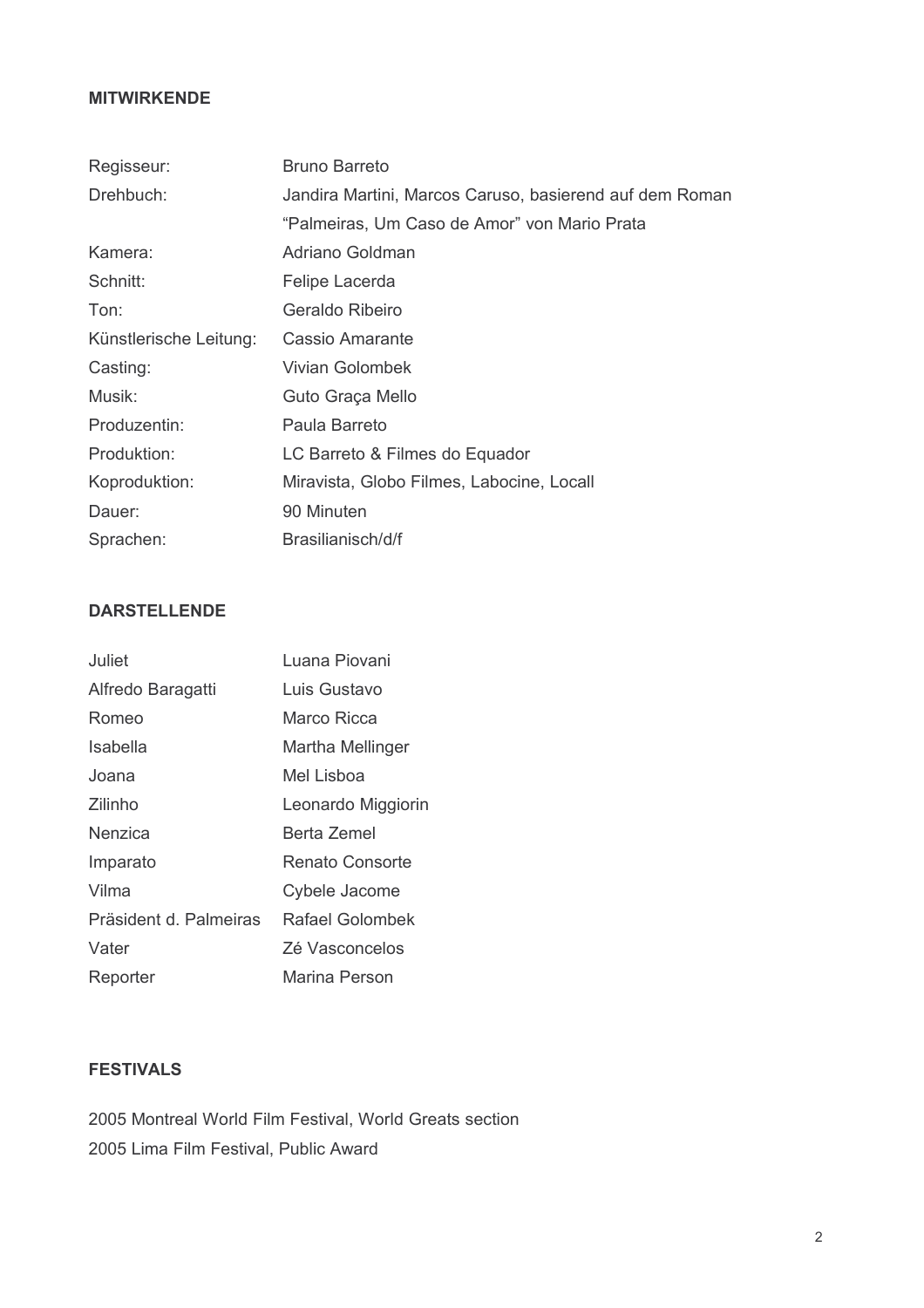## DIE HEISSE FUSSBALL FANKOMÖDIE AUS BRASILIEN

Alfredo Baragatti, Anwalt italienischer Herkunft, ist begeisterter Anhänger der Palmeiras, des ersten Fussballteams von São Paulo. Seine Tochter Julieta erzieht er ganz nach seinen Vorstellungen. Hinter ihrem Namen steckt nicht etwa eine diskrete Hommage an den englischen Dichter, vielmehr hat der Vater sie zu Ehren von zwei Fussballstars seiner Lieblingsmannschaft so getauft: Juli steht für Julinho und -eta für Echevarietta. Dennoch ist Romeo and Juliet get married eine besonders originelle und freie Adaptation von Shakespeares Liebestragödie. Leichtfüssig wandelt sie Bruno Barreto in eine aberwitzige Fussballfankomödie mit Happy-End um, denn da sollen sich zwei nicht lieben können, weil ihre Familien für verschiedene Mannschaften fiebern.

Julieta teilt die Leidenschaft ihres Vaters und ist als Mittelstürmerin beim Frauenteam des Clubs aktiv. Als sie sich eines Tages bei einem Familienstreit verletzt, muss sie zum Augenarzt und lernt den 45-jährigen Romeo kennen, seines Zeichens inbrünstiger Corinthian-Fan und also ein Anhänger der Erzrivalen der Palmeiras. Um seine neue Liebe nicht zu verlieren, gibt Romeo vor, ebenfalls Palmeiras-Fan zu sein, doch als sich die Familien einmischen, wird die Situation explosiv. In einer erfrischenden Uminterpretation der shakespeareschen Balkonszene spitzt sich der Konflikt zu.

Bruno Barreto stellt mit seiner Fankomödie die Frage nach Identität und Toleranz in der heutigen Zeit und hat sich dabei stark vom Werk Pietro Germis inspirieren lassen, dem Meister der italienischen Volkskomödie der 50- und 60er Jahre. Sein Ziel ist vor allem eines: die Menschen zum Lachen zu bringen.

## **Die beiden Teams**

Der SE Palmeiras und der SC Corinthians sind die beiden populärsten Fussballteams in São Paulo. 1914 respektive 1910 gegründet, rivalisieren die beiden Clubs sei beinahe einem Jahrhundert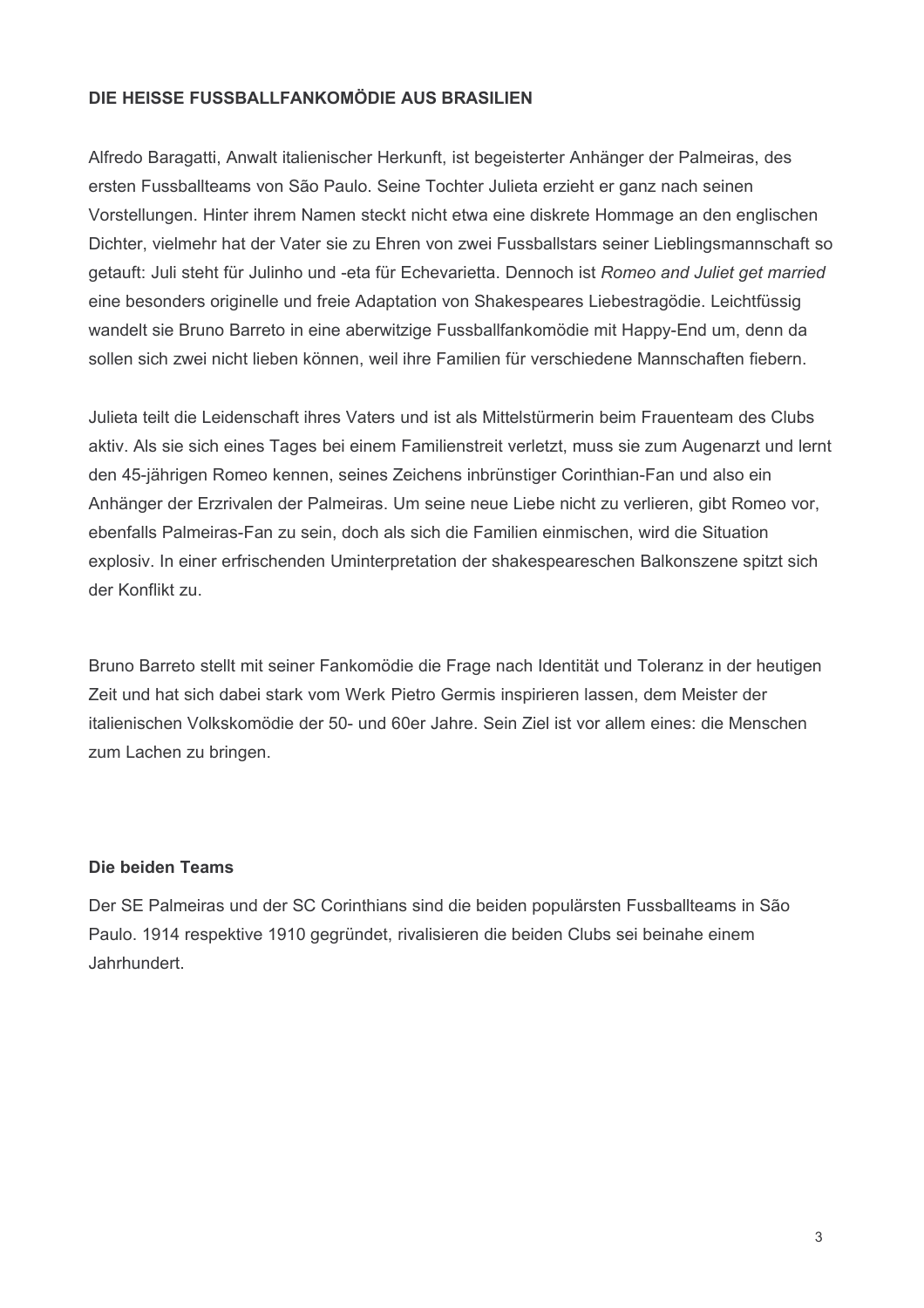## **RIOGRAFIE**

Bruno Barreto kommt am 16. März 1955 in Rio de Janeiro zur Welt. Als Sohn des bekannten Regisseurs und Fotografen Luiz Carlos Barreto und der Produzentin Lucy Barreto entdeckt er das Filmemachen schon sehr früh: Mit zehn dreht er seinen ersten Kurzfilm. Auch sein jüngerer Bruder Fabio wird Regisseur, Autor und Schauspieler.

Mit siebzehn realisiert er seinen ersten Spielfilm Tati, a garota. Internationalen Ruhm erlangt er 1976 mit seinem dritten Spielfilm Dona Flor e sues dois maridos, nominiert für den Golden Globe für den besten ausländischen Film. Dona Flor e sues dois maridos erreicht über 12 Millionen Eintritte, mehr als je ein brasilianischer Film zuvor.

1988 übersiedelt Bruno Barreto in die Vereinigten Staaten, wo er während zehn Jahren lebt und mit seiner späteren Frau Amy Irving mehrere Filme dreht.

Romeo and Juliet ist der erste Film seit 1984, den er wieder in Brasilien dreht. Es ist sein 16. Spielfilm, den er selber als "eine moralische und humorvolle Geschichte über die Frage der Identität und Toleranz in der modernen Gesellschaft" bezeichnet

#### **FILMOGRAFIE**

## **BRASILIEN:**

2000 - Bossa Nova 1997 – O Que É Isso, Companheiro? 1987 – O Romance da Empregada 1984 – Além da Paixão 1982 - Gabriela, Cravo e Canela 1980 - O Beijo no Asfalto 1978 - Amor Bandido 1976 – Dona Flor e Seus Dois Maridos 1974 – A Estrela Sobe 1972 - Tati, a Garota

USA:

 $2003 -$  View from the Top 1998 - One Tough Cop 1995 - Carried Away 1992 - The Heart of Justice 1990 - A Show of Force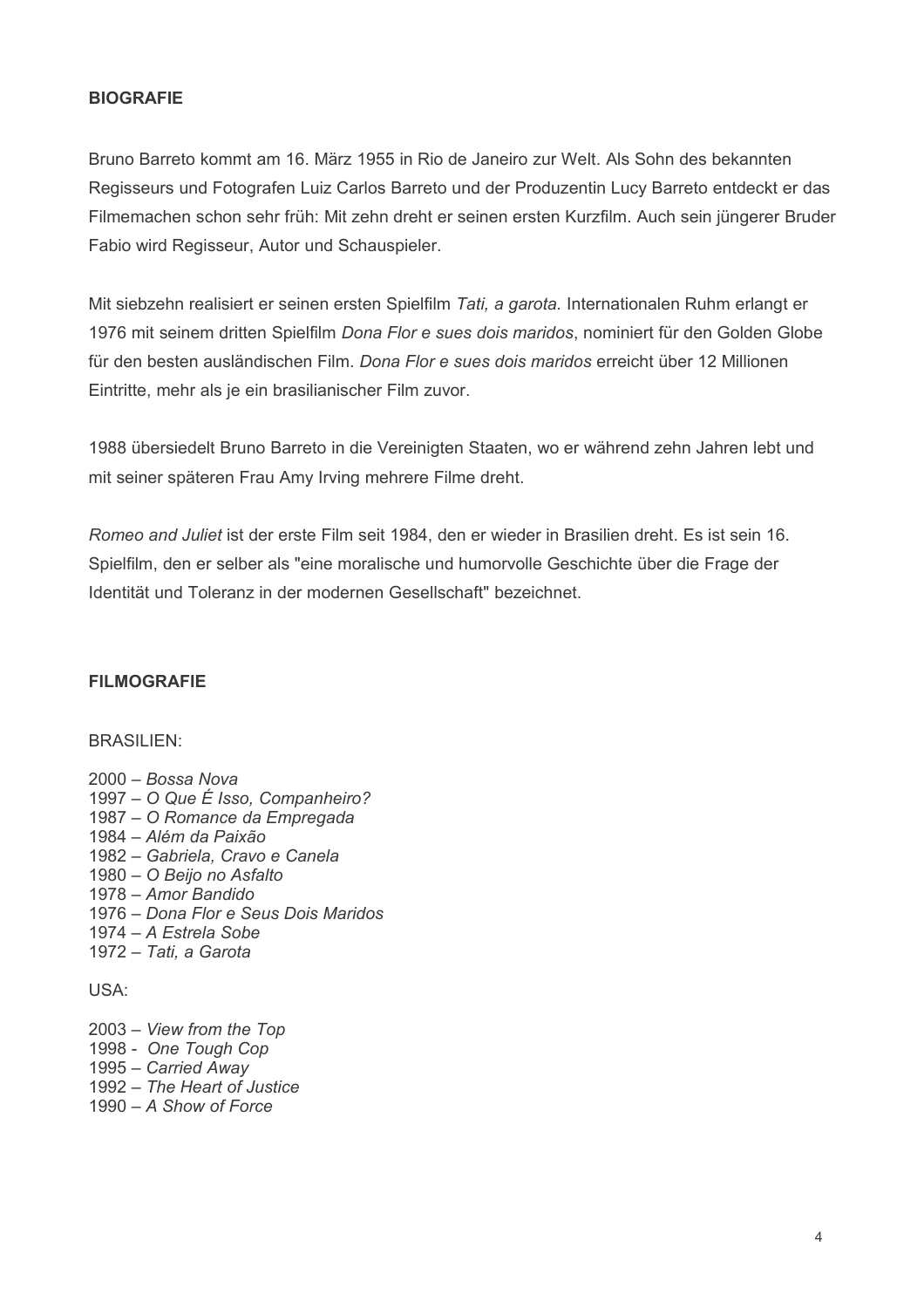## DIE DARSTELL ENDEN

### Luana Piovani - Julieta

Luana Piovani ist in Brasilien ein bekanntes Fotomodell und gilt als eine der schönsten Frauen des Landes. Ihre zahlreichen Auftritte in Fernsehfilmen- und serien haben gezeigt, dass sie viel schauspielerisches und vor allem komödiantisches Talent besitzt. 1995 hatte sie ihr Kinodebüt im Film Super Colosso von Luiz Ferré, richtig Fuss fasste sie aber 2003 in The Man Who Copied von Jorge Furtado, für den sie an Brasiliens Internationalem Filmfestival den Preis der besten Nebendarstellerin erhielt.

### Luis Gustavo - Baragatti

Luis Gustavo blickt bereits auf eine 55-jährige Karriere zurück. Er ist einer der berühmtesten Theater- und Fernsehschauspieler des Landes und man erinnert sich vor allem seiner grandiosen Auftritte in den avantgardistischen Stücken und Komödien im legendären Theater Tupi. Romeo and Juliet get married ist sein achter Kinofilm.

### Marco Ricca - Romeo

Ein ebenfalls sehr bekannter Schauspieler, der Dramatik und Komödie gleichermassen beherrscht. Marco Ricca ist auch im Theater sehr aktiv - als Produzent, Regisseur und Schauspieler. Nach O que é Isso, Companheiro?, in dem er einen Folterknecht spielt, ist dies sein zweiter Spielfilm unter der Regie von Bruno Barreto.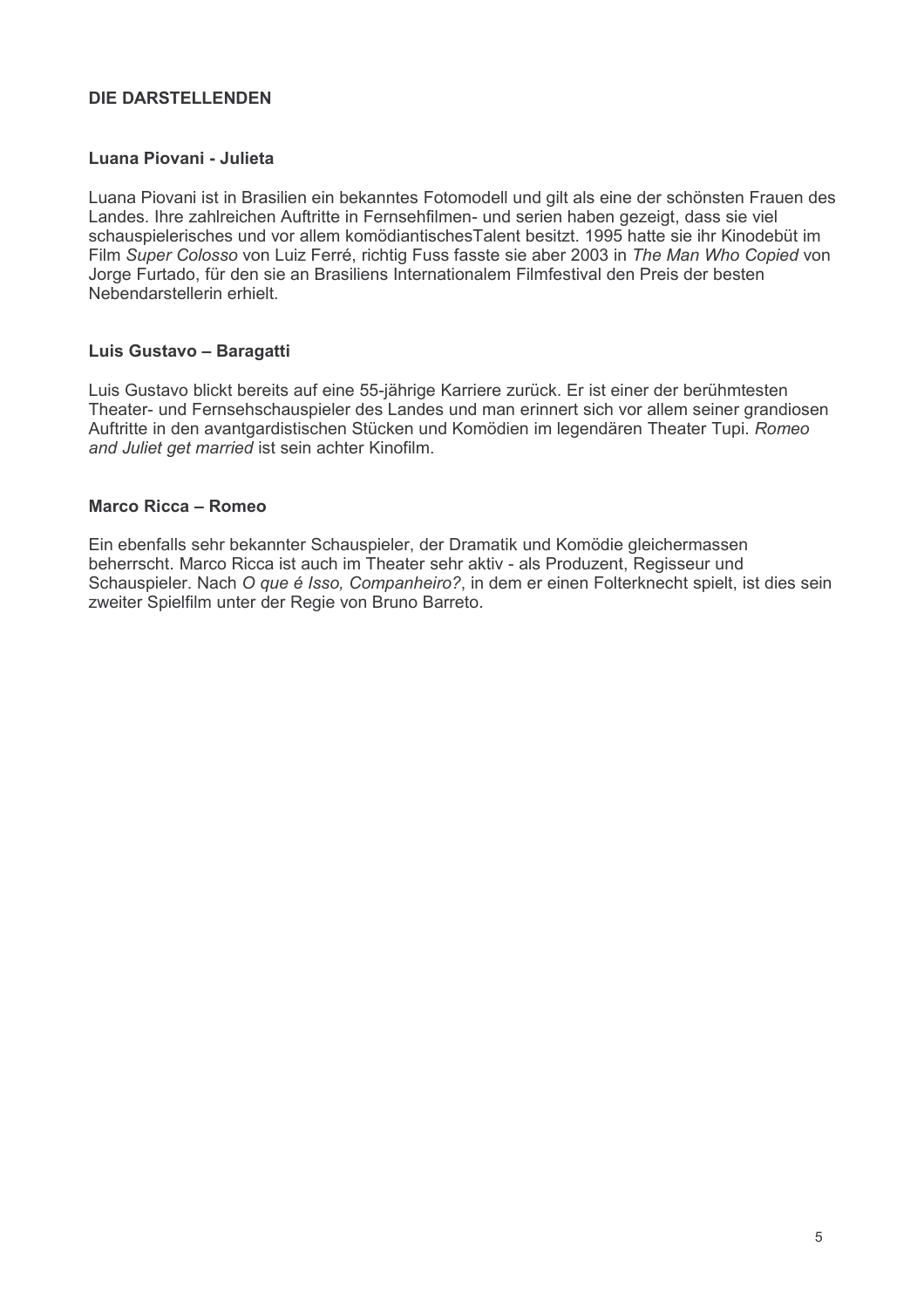## DIE PRODUZENTIN Paula Barreto zum Film

Die Dreharbeiten dauerten 7 Wochen und waren sehr schwierig. Wir drehten zunächst in São Paulo, erhielten dann Unterstützung von zwei Fanclubs, mit denen wir die Szenen im Stadion aufnahmen. Bei den Fussball-Szenen wurde ich von Cláudio Adão unterstützt, der die Szenen choreografierte und 22 Spieler auswählte, die den Mannschaftsmitgliedern der Palmeiras und der Corinthians von 1999 glichen. All diese Spieler sind Mitglieder der U-20 von Palmeiras. Sie wurden geschminkt, einigen wurden die Haare gefärbt, damit sie den damaligen Spielern möglichst ähnlich sahen. Das Spiel sollte so aufgenommen werden, wie es im Fernsehen gezeigt wird. Die Fussballer mussten teilweise lernen, auf anderen Positionen zu spielen. Aber auch Luana musste drei Monate trainieren. Sie beherrscht wohl den "jeito" (die Kunst, Unmögliches möglich zu machen) am besten.

Ziel war es, einen Film fürs Volk zu machen, das Publikum zum Lachen, aber auch zum Mitfühlen zu bringen.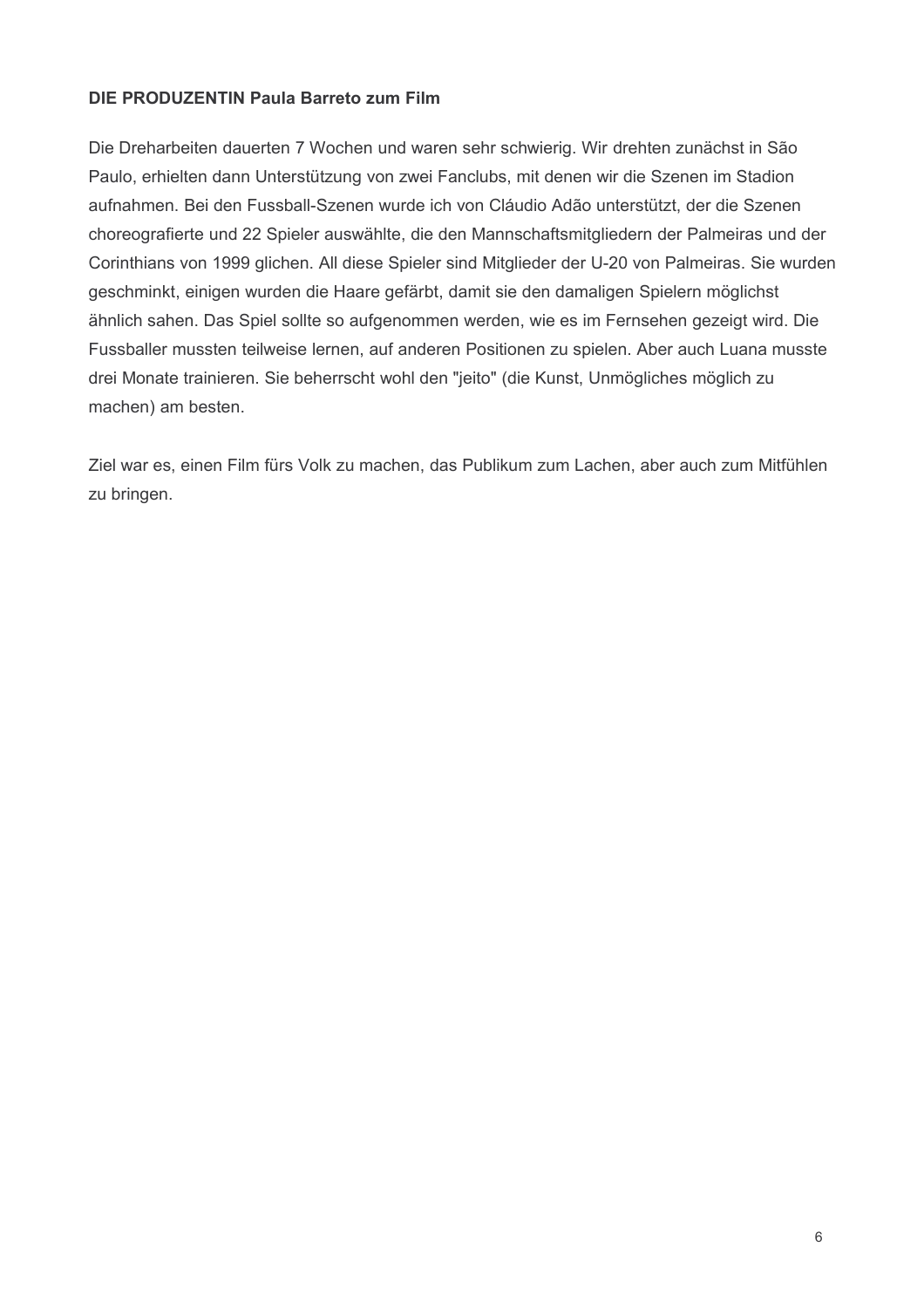## **INTERVIEW mit Bruno Barreto**

#### Was hat Sie dazu bewogen, Romeo and Juliet get married zu drehen?

Tatsächlich gibt es immer einen Beweggrund, einen Film zu machen. Meist ist dieser in der Geschichte zu suchen, doch oft wird man sich dessen erst bewusst, wenn der Film fertig ist. Ich wuchs sozusagen in einem Fussball-Milieu auf, mein Vater war Mitglied eines Fanclubs, meine Schwester Paula ist mit einem Fussballspieler verheiratet. Beim Lesen der literarischen Vorlage faszinierte mich vor allem Baragatti, obwohl mich sonst im Allgemeinen weibliche Figuren eher interessieren. Das hat wohl damit zu tun, dass mich Baragatti sehr an meinen Vater erinnerte, an seine Begeisterung für den Fussball und die endlosen Diskussionen mit Freunden über Fussball.

#### Wie haben Sies mit dem Fussball?

Ich bin aus Tradition ein Anhänger der Flamengos. Mein Vater nahm mich jeweils ins Macaranõ-Stadion in Rio mit. Am besten gefiel mir dann, wenn sich die Türen der zwei Tribünenlifte öffneten und mich der Lärm des Stadions überrollte. Das waren die ersten Dolby-Stereo-Eindrücke meines Lebens. Es war, als träte ich auf eine Leinwand. Darüber hinaus hat mich Fussball aber nie wirklich gefesselt. Während der Spiele interessierten mich die Fernsehkameras mehr.

#### Der Film ist eine Adaptation der Buchvorlage von Mario Prata: «Um caso de Amor»

Das Buch war schon fast ein Drehbuch. Ich überarbeitete den Text mit Mario Prata während sechs Monaten. Ich habe mich dabei von den Filmen Pietro Germis inspirieren lassen, denn ich liebe den italienischen Neorealismus und die italienschen Komödien der 50er und 60er-Jahre hatten mirs schon immer angetan.

#### Wie stehen Sie zur Komödie?

Mich begeistern vor allem Tragikomödien. An dieses Genre dachte ich, als ich Jandira Martini und Marcos Caruso zur Mitarbeit einlud. Sie haben eine grosse Erfahrung mit Komödien mit italienischem "Einschlag" und waren der Ansicht, dass sich eine solche tragikomische Geschichte nur in Saõ Paulo abspielen könne. Ausserdem gibt es vermutlich keine grössere Rivalität im Fussball als diejenige zwischen Palmeirenses und Carinthianos

#### Sie waren von Beginn weg fasziniert von der Person Baragatti. Wie war die Zusammenarbeit mit Luis Guetavo?

Die Rolle von Baragatti wurde für Luis Gustavo geschrieben. Er ist einer der besten Schauspieler, mit denen ich ie gearbeitet habe, durchaus auf dem Niveau von einem Robert Duvall. Dennis Hopper oder Marcello Mastroianni. Wenn ich mit einem so grossartigen und intelligenten Schauspieler arbeite, versuche ich, so wenig wie möglich einzugreifen, die Arbeit laufen zu lassen. Luis Gustavo ist eine eindrückliche Person, die leider erst in sieben Filmen im Kino zu sehen war - zu selten.

#### Und das Drehen mit Luana Piovani und Marco Ricca, mit denen Sie ebenfalls schon in O que é isso. Companheiro? zusammenarbeiteten?

Auch die Rolle von Julieta wurde mit dem Gedanken an Luana Piovani geschrieben. Ich habe Luana in Saõ Paulo entdeckt, als sie mit Marco Palmeira eine Frau zwischen 15 und 70 Jahren spielte. Ihre Wandlungsfähigkeit hat mich beeindruckt. Luana hat den gewissen Look, die Kraft eines Kinostars. Sie hat das Talent von Meryl Streep und durchlebt eine entscheidende Phase: Ein Sternchen bleiben oder eine grosse Schauspielerin werden. Sie ist sehr attraktiv und möchte echt sein.

Romeo war am schwierigsten zu finden. Marco Ricca stammt aus einer italienischen Familie, ist Palmeirense und ein sehr interessanter Schauspieler. Er kommt vom Theater, hinterfragt vieles, diskutiert, hat Argumente, will angehört werden.

#### Wie ist Ihre Beziehung zu den Schauspielern im Allgemeinen?

Meine Filme sind Geschichten von Menschen und das stärkste Element meiner Filme sind die Beziehungen zwischen den Personen. Ich arbeite sehr gern mit Bühnendarstellern. Es gibt einen Unterschied zwischen Film- und Theatersschauspielern. Es soll aber keine Wertung sein. Sonia Braga z.B. ist Bühnen-, Fernanda Montenegro Leinwanddarstellerin. Es geht dabei nicht nur um den einzelnen Schauspieler, sondern um die Chemie zwischen den einzelnen Darstellern. Luana und Marco könnten kaum verschiedener sein und bilden doch ein hervorragendes Gespann.

#### Haben Sie im Laufe Ihrer Filmkarriere eine Methode entwickelt, mit den Schauspielern umzugehen?

Der Prozess des Filmemachens ist dynamisch und es ist immer schwierig, eine Balance zwischen Halten und Loslassen zu finden. Ein Regisseur kann die Schauspieler nicht vollkommen selbstständig handeln lassen, aber auch nicht alles kontrollieren wollen. Regie führen heisst auch. Nicht-führen. Der Regisseur ist wie ein Dirigent: um ein überzeugendes Kunstwerk zu schaffen, muss jeder Einzelne ein Spitzensolist sein und das Beste von sich geben.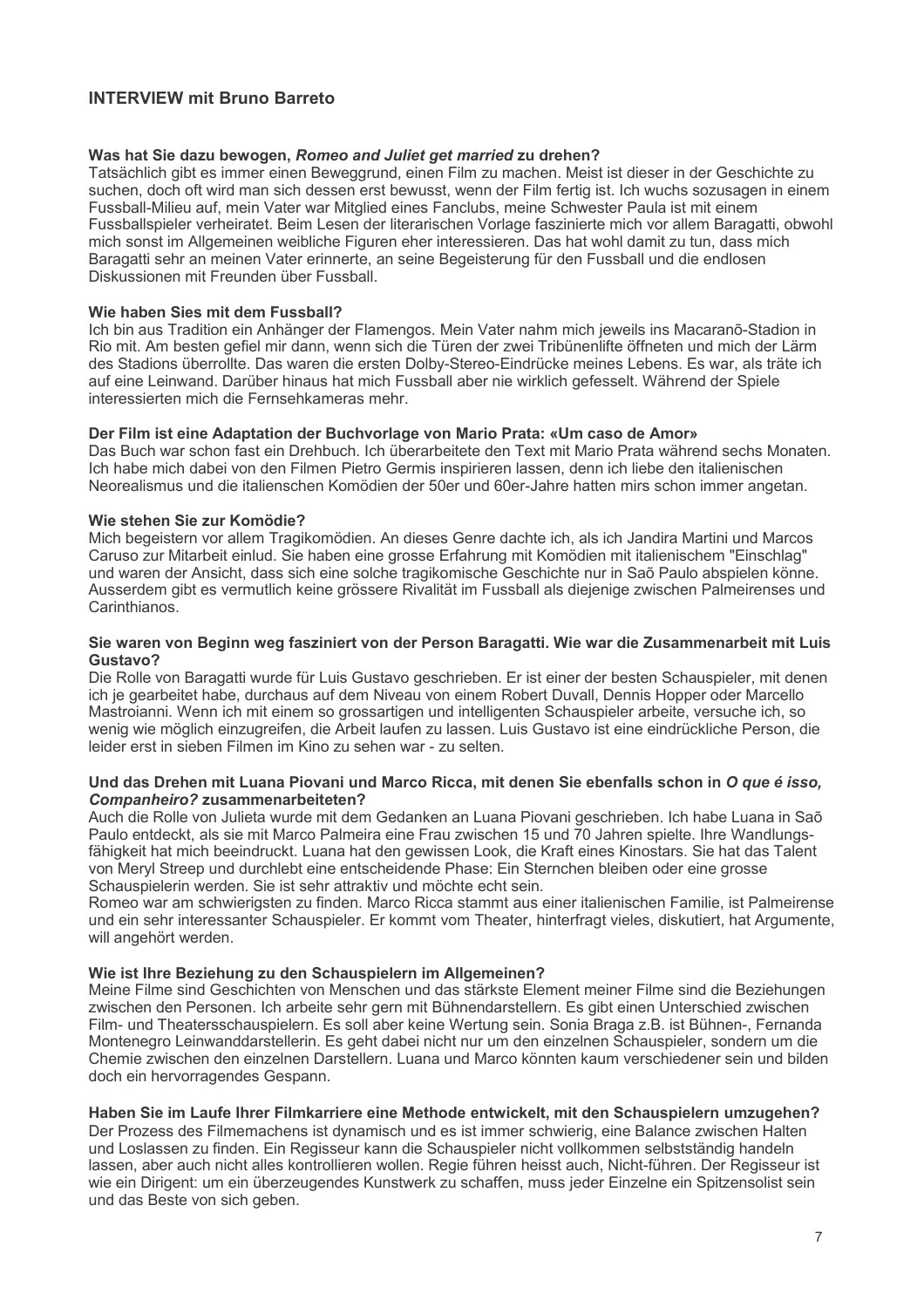#### Wo lagen die grössten Schwierigkeiten bei den Dreharbeiten?

Den richtigen Ton zu treffen, vor allem bei den Charakteren. Es war ein Gang auf Messers Schneide, denn Romeo and Juliet ist kein Witzfilm. Es geht darum, ein Gefühl zu entwickeln, das ist wichtiger als Humor. Es ist überaus schwierig, vor dem Computer ein bestimmtes Verhalten zu «erdichten». Jandira Martini hat alle Proben begleitet, ist als Alter-Ego aufgetreten und hat Szenen und Dialoge abgeändert, wenn wir es als nötig erachteten. Zum allerersten Mal durfte ich mit einer Drehbuchautorin an meiner Seite arbeiten - ein Luxus.

#### Welche Sequenz war die schwierigste?

Zweifellos die Szene der grossen Begegnung der zwei Familien auf dem Fussballplatz vor dem Gebäude, in dem Romeo lebt. Das ist die klassische Balkon-Szene von Romeo und Julia von Shakespeare. Es hat lange gedauert, bis wir den richtigen Ton fanden. Glücklicherweise hat es am dritten Filmtag geregnet, so hatten wir Zeit, die Szene nochmals zu überdenken. Sie ist sehr komplex und hat unzählige dramatische Momente. Es war wichtig, jede einzelne Person genau zu kennen und ihre Reaktionen vorauszusehen. Wir brauchten sieben Tage für eine Szene von weniger als acht Minuten. Das war die schwierigste Szene in meinem Leben. Eine ebenfalls schwierige Szene war die Hochzeit - Juliet verwirklicht ihren Traum, aber der Vater verliert sozusagen seine Tochter.

#### Und die Fussballszenen - auf dem Feld und im Stadion?

Ich war immer ein etwas verstockter Fan. Mit diesem Film habe ich alle möglichen Unterlassungen wieder gut gemacht. Er spielt 1999, in diesem Jahr gab es etliche Begegnungen zwischen Palmeiras und Corinthians, Ich habe verschiedene Spiele von damals auf Video angeschaut und Szenen ausgewählt, die ich nachspielen lassen wollte. Cláudio Adão choreografierte sie und übte sie ein. Gleichzeitig wählte er auch die Spieler aus der Juniorenmannschaft der Palmeiras aus, deren Gesichter man ja nie sieht. Wichtig waren mir die Fans, die von ca. 600 Mitgliedern der Fanclubs von Gaviões da Fiel und Mancha Verde gespielt wurden. Diese Szenen wurden bei wirklichen Fussballspielen aufgenommen.

#### Was können Sie zu de Fotografie sagen?

Ich wollte alles mit Handkamera filmen, d.h. mit zwei Handkameras, um den Szenen Lebendigkeit und einen Fluss zu geben. Die Interferenzen von visuellen und klanglichen Realitäten sollten deutlich hervortreten, um Echtheit in Personen und Situationen zu erwirken.

#### Der Titel bezieht sich auf Shakespeare. Wie definieren Sie den Film?

Ich wollte eine Geschichte über Identitäten erzählen. In der modernen Welt ist die Affirmation der Identitäten eine Reaktion auf die Globalisierung. Zum Erstaunen vieler Leute stärkte die Globalisierung die regionalen Kulturen und Minderheiten. Eine Radikalisierung der Religionen fand statt und vor 20 Jahren waren Fanclubs noch nicht so fanatisch oder gewaltbereit. In Romeo and Juliet geht es um Akzeptanz und Toleranz mit dem Anderssein. Die Beziehung zwischen Romeo und Julia spielt dabei weniger eine Rolle, aber Baragatti wird zu einem Vater, den Romeo nie gehabt hat und Romeo zu seinem «verlorenen» Sohn. Dieser fanatische Vater begeistert von seiner Tochter und vom Fussball - kann sich keinen härteren Schicksalsschlag vorstellen, als seine Tochter an einen Corinthiano zu verlieren. Aber aus Liebe muss er sich ändern.

#### Und mit diesen Elementen haben Sie eine romantische Komödie geschaffen?

Ich würde nicht sagen, der Film sei eine romantische Komödie, eher eine romantische Tragikomödie, Romeo and Juliet sehe ich als moralische Erzählung über Identität und Toleranz. Je mehr diese Identität verteidigt wird, umso mehr ist Toleranz gefragt. Und das habe ich mit Leichtigkeit und Humor zu erzählen versucht.

#### Sie leben seit Anfang der 90er Jahre in den USA. Was bedeutet ein Film, den Sie in Brasilien verwirklichen?

Nach der Krise im Filmgeschäft, ausgelöst durch Collor, ging ich in die USA. Jeder Regisseur suchte nach einer Lösung, um mit der Situation zurechtzukommen - ich wanderte aus. Es war immer mein Traum und meine Berufung. Spielfilme zu machen, und dies konnte ich damals in den USA am besten. Es ist mir gelungen, sowohl in den USA als auch in Brasilien Fuss zu fassen. Aber genau so schwierig wie das Filmemachen ist es, einen Lebensweg zu gestalten. Strategien zu entwerfen, die nächsten Schritte abzuschätzen. Es gibt viele Möglichkeiten, einige sind verführerisch. Industrielles Arbeiten ist nicht mein Ding. Ich zog nach New York, um Filme zu machen, über die ich die Kontrolle habe. Und genau da ist dann der "hollywoodschste" all meiner Filme entstanden. Ich habe oft in Brasilien gedreht, wo ich einen Enthusiasmus erlebte, den es in den USA nicht gibt. Dort ist ein Film kaum mehr als ein Film. Hier erlebe ich ein starkes Zusammengehörigkeitsgefühl, eine Schlacht, einen Sieg, eine Eroberung. Und das ist sehr schön.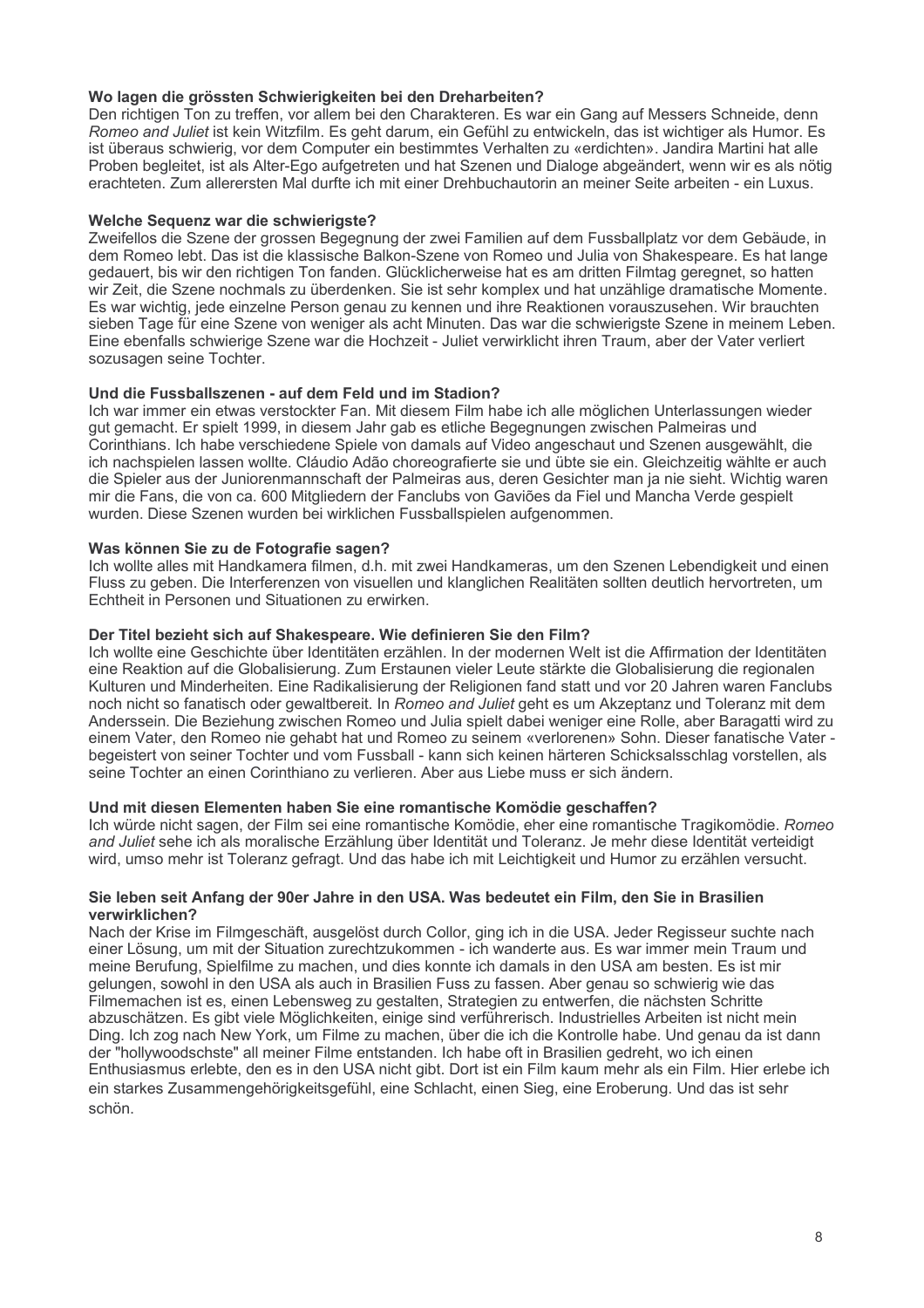## **DAS BRASILIANISCHE KINO**

«Es ist schwierig, einen wirklichen Anfang im brasilianischen Film auszumachen, seine Geschichte ist vielmehr von Höhen und Tiefen geprägt, von Nullpunkten und Neuanfängen; seinen Produzenten ist es nie gelungen, die Filmindustrie auf eine solide Basis zu stellen» (Amir Labaki, «Trois renaissances», Sonderbeilage Cahiers du cinéma, Oktober 2005). In der Tat kann der Eindruck, den wir in Europa von dieser Kinematographie gewinnen mögen, täuschen. Der Triumph, den die Regisseure des Cinema Novo (Glauber Rocha, Nelson Pereira Dos Santos usw.) in der Presse feierten, schlug sich nicht in den Kinosälen nieder, weder sie noch andere konnten sich auf regelmässige Zuschauerzahlen stützen, die es ermöglicht hätten, ein funktionstüchtiges Produktionssystem auf die Beine zu stellen. Natürlich ist hier vor allem vom Autorenkino die Rede, denn es gab durchaus auch erfolgreichere Zeiten, z.B. die 30er Jahre mit den berühmten «Chanchadas», den burlesken Musikkomödien, die während geraumer Zeit vom Schauspieler Grande Otello verkörpert wurden. Aber selbst diese Produktion erlebte in den 40er Jahren einen markanten Rückgang.

Die Instabilität des brasilianschen Kinos ist auf verschiedene Ursachen zurückzuführen: wirtschaftliche, politische und technische. Das Netz von Kinosälen war in Brasilien immer löchrig und kostspielige Produktionen konnten nie auf ein leistungsfähiges Verleih- und Vorführsystem abstellen (noch heute gibt es nur 1500 Säle für 170 Millionen EinwohnerInnen – im Vergleich zur Schweiz mit 539 Sälen für 7 Millionen). Die staatliche Unterstützung war der liberalen Politik der jeweils herrschenden Regierung unterworfen. Ein erschwerendes Hindernis kam mit der Diktatur in den 60er Jahren dazu, als viele Regisseure ins Exil flüchteten.

Der Tiefpunkt war erreicht, als Präsident Fernando Collor de Mello 1990 entschied, jegliche kulturelle Unterstützung einzustellen: Embrafilm, die sogar in schlechten Jahren eine gewisse Verbreitung im Ausland garantiert hatte und so die Produktion ein wenig unterstützte, musste ihre Türen schliessen. Im Laufe von wenigen Jahren war die jährliche Produktion so ausgedünnt, dass man die Filme an einer Hand abzählen konnte. Hollywood vereinnahmte bald alle Kinosäle, den Verleih und sogar die einheimische Produktion. In diesen Jahren entstand in Brasilien die Kultur des Kurzfilms, das einzige Mittel, um dem gänzlichen Absterben des brasilianischen Kinos entgegenzuwirken. Den Höhepunkt dieses Schaffens markierte der Kurzfilm Die Blumeninsel, der 1991 in Berlin mit dem Silbernen Bären ausgezeichnet wurde. Ab Mitte der 90er Jahre ermöglichte glücklicherweise ein neues Gesetz, das steuerliche Anreize schuf und die Gründung einer neuen Institution (ANCINE) beinhaltete, die Maschinerie wieder in Gang zu bringen. Auch wenn die Produktion noch nicht das Niveau der «Ära Embrafilm» erreicht hat, so zählt man heute immerhin jährlich rund 40 Neuproduktionen, die im Jahr 2000 zwischen 10 und 15% der Saalbesuche ausmachten, welche zuvor auf 3% gesunken waren. Das Gesetz sollte 2003 erlöschen, findet aber noch immer Anwendung, da das Nachfolgegesetz von verschiedensten Seiten angefochten